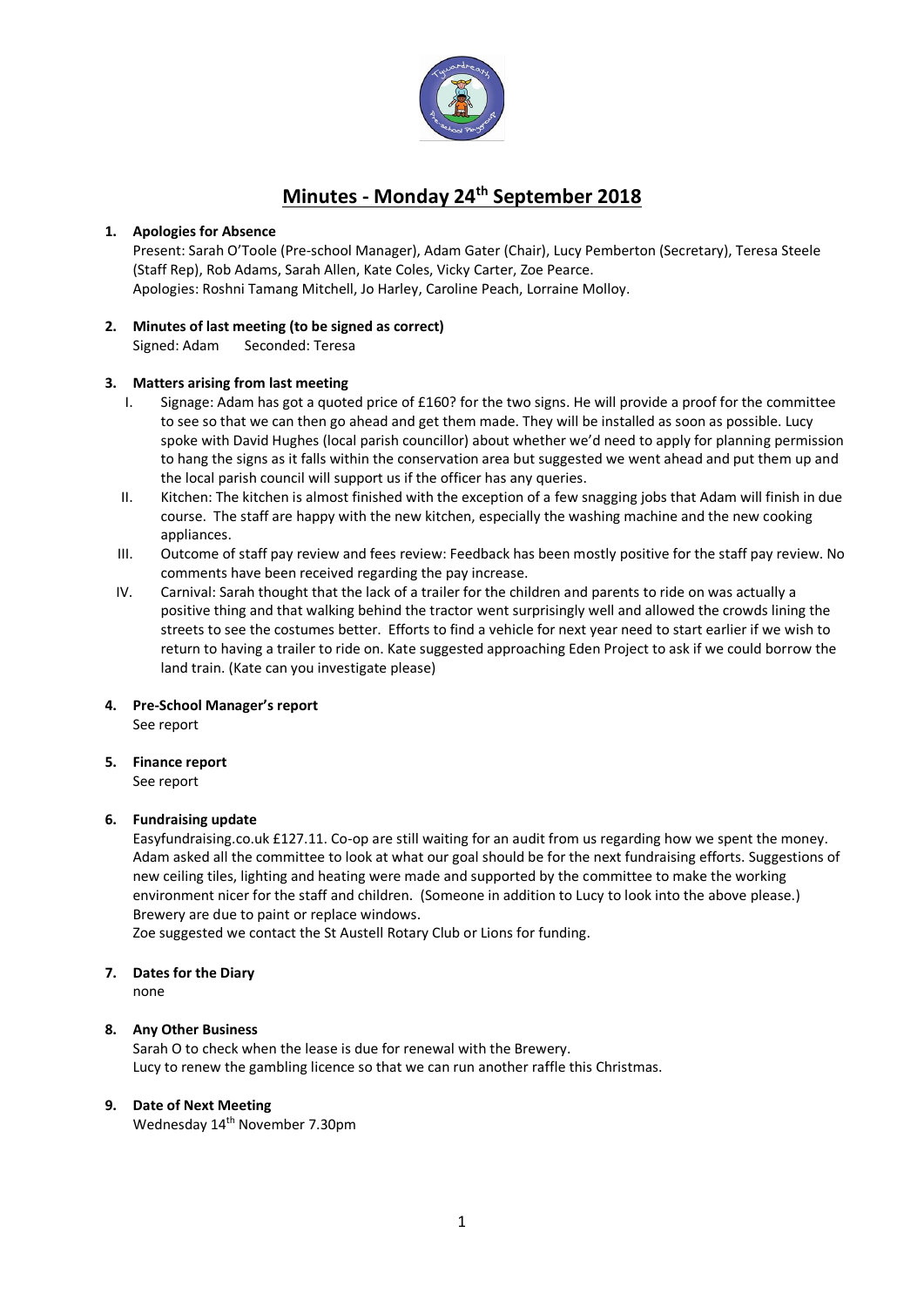

## **Monday 24th September 2018 – Financial Report Complied by Sarah O'Toole**

**Current Account (CA) balance £23,276.62 (from statement dated 17/09/2018)**

**Contingency (CF) Account balance £10,446.99**

**Only 5 outstanding small amounts from July 2018 leavers totalling £195.46. I'll write follow up letters to non-payers this week.**

**Some July 2018 leavers have now paid their outstanding balances. Still got pre 2016 leavers debts outstanding, not been dealt with totalling £1000+.**

**I still need to transfer £9k back into the CF account from CA account (I left it over the summer as the kitchen was being done and the funding hadn't been received).**

### **Monday 24th September 2018 – Committee Meeting Pre-School Managers Report, by Sarah O'Toole**

**Topics –** September – Settling in, sensory group activities. October – Autumn and harvest. November Festivals of lights (Diwali and bonfire night). December – Tis the season to be jolly!

**Carnival –** Thanks to all who came and supported our 'Old MacDonald theme entry. I enjoyed walking with the children behind our themed tractor this year. Many thanks to the Hawkey family for the tractor and trailer. We have been invited to the presentation evening to receive a donation on Thursday  $1^{st}$  November 2018 at 7pm, St Blazey railway club. It's a good community networking event. If anyone would like to come with me please let me know so I can RSVP out attendance. There is a bar!

**Forest School** - I am hoping to peruse the piece of woodland next to the woodland managed by the cemeteries department of Cornwall Council. The land is owned by Marsh Villa Gardens and can be accessed through the playing field on Southpark Road.

**STILL NOT DONE - Ofsted Self Evaluation (SEF)–** Has now been deleted as an option my Ofsted! If we sort an action plan and go back to our in house self evaluation system (or devise a new one) we will meet requirements of self evaluation. (The table below counts as a part of self-evaluation).

## **Co-Op Donation Audit** – Still not done.

**Staff Update –** Karan has handed in her notice and will be leaving us on 9<sup>th</sup> October. Karan has a job at a new pre-school closer to her home (so she will no longer have to spend three hours a day to commute here!). I wish her well in her new setting and thank her for her hard work and dedication over the last 9, almost 10 years.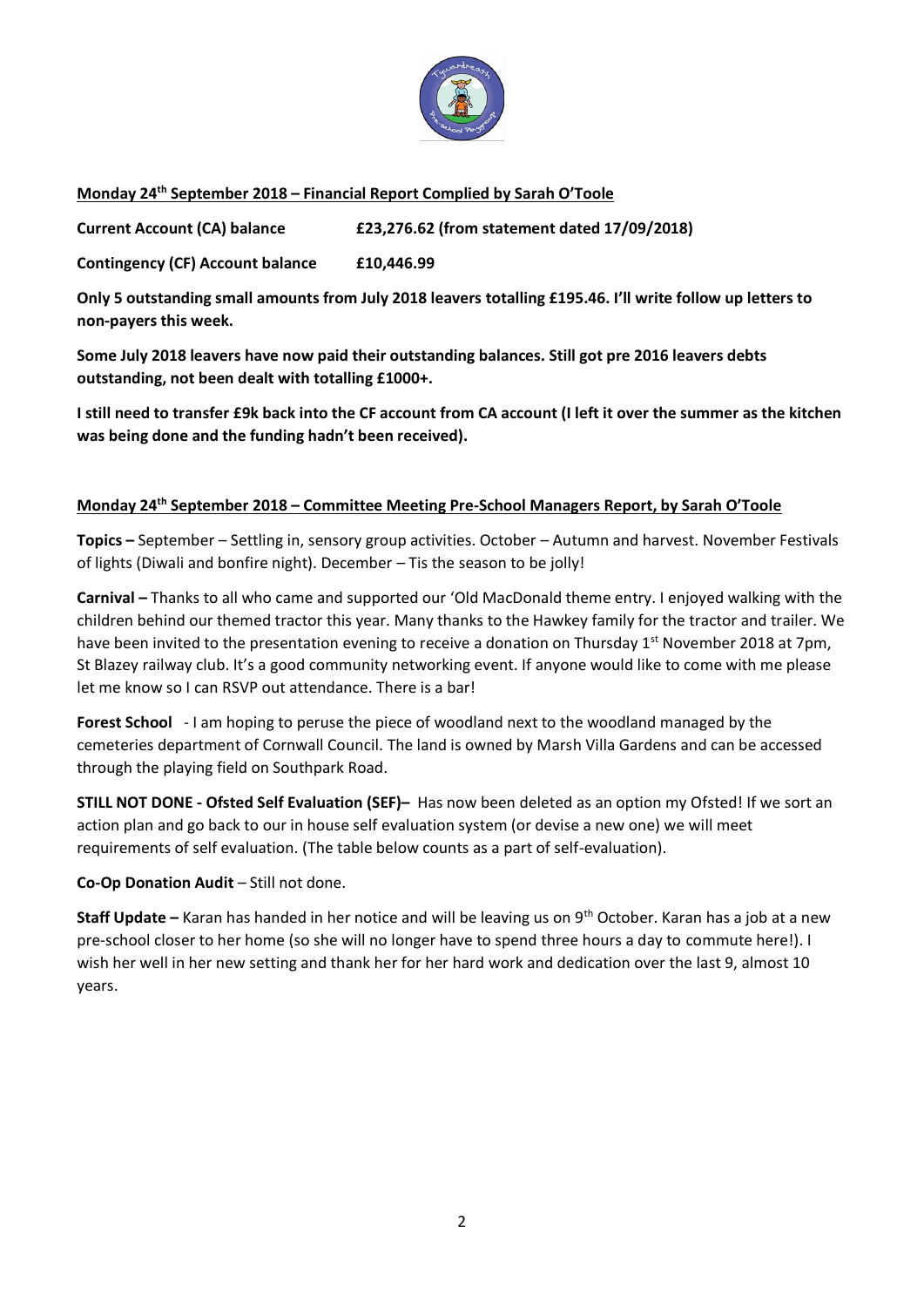

**Council Wellbeing Visit –** We had a visit from the Cornwall Council wellbeing officer, to do a check to see if we are meeting the Ofsted welfare requirements and for her to make recommendations for actions. The particular focus at the moment across Cornwall is Health and Safety. The report will be issued in a few weeks, however, I did take some notes for my to do list:

| <b>Issue Brought Forward</b>       | Action needed                           | Date to be resolved by |
|------------------------------------|-----------------------------------------|------------------------|
| Ask to see the child's 'Red Book'  | Sarah to amend the contact and          | November 2018          |
| during start of pre-school         | consent forms to add a new health       |                        |
| registration                       | sheet to keep all health info on        |                        |
|                                    | one page and add checklist of           |                        |
|                                    | 'Seen Red Book' and a section to        |                        |
|                                    | add any relevant info from red          |                        |
|                                    | book.                                   |                        |
| More regular fire drills           | Sarah to ensure drills carried out      | November 2018          |
|                                    | more regularly and as many              |                        |
|                                    | children as possible are covered in     |                        |
|                                    | these drills. All staff to do one drill |                        |
|                                    | termly                                  |                        |
| Black mould present on some        | Corroded and black mouldy toys          | Completed              |
| outdoor toys.                      | now have been removed from the          |                        |
|                                    | pre-school.                             |                        |
|                                    |                                         |                        |
| Some repair needed to playhouse.   | Playhouse needs some attention,         | November 2018          |
|                                    | because it is sloping it looks worse    |                        |
|                                    | than it actually is.                    |                        |
| Check safeguarding policy to       | Sarah has made amendments to            | Completed              |
| ensure the reference to the        | this policy and has printed for it to   |                        |
| 'Working Together' document is     | be signed off as adopted for our        |                        |
| dated to the new July 2018 version | public display policy file.             |                        |
|                                    | The website links need checking on      | November 2018          |
|                                    | the computer version.                   |                        |
| Safeguarding - Follow up on staff  | Sarah booked all staff on to the        | November 2018          |
| Basic safeguarding renewals and    | safeguarding course at the end of       |                        |
| ensure they are completed.         | Spring term 2018. Sarah has been        |                        |
|                                    | asking staff in their supervision this  |                        |
| When basic course completed staff  | week if they have completed their       |                        |
| to do online 'Prevent' and Female  | course and have the certificate.        |                        |
| <b>Genital Mutilation course</b>   |                                         |                        |
|                                    | Sarah and Teresa renewed their          | November 2018          |
|                                    | Level 3 Safeguarding course in          |                        |
|                                    | April 2018. This now lasts 2 years.     |                        |
|                                    | Both Sarah and Teresa have done         |                        |
|                                    | the 'Prevent' training. Sarah O'T to    |                        |
|                                    | find a FGM course.                      |                        |
| To add 'Audited by' and 'Any       | Done                                    | Completed              |
| further action needed' to our      |                                         |                        |
| accident and incident forms.       |                                         |                        |